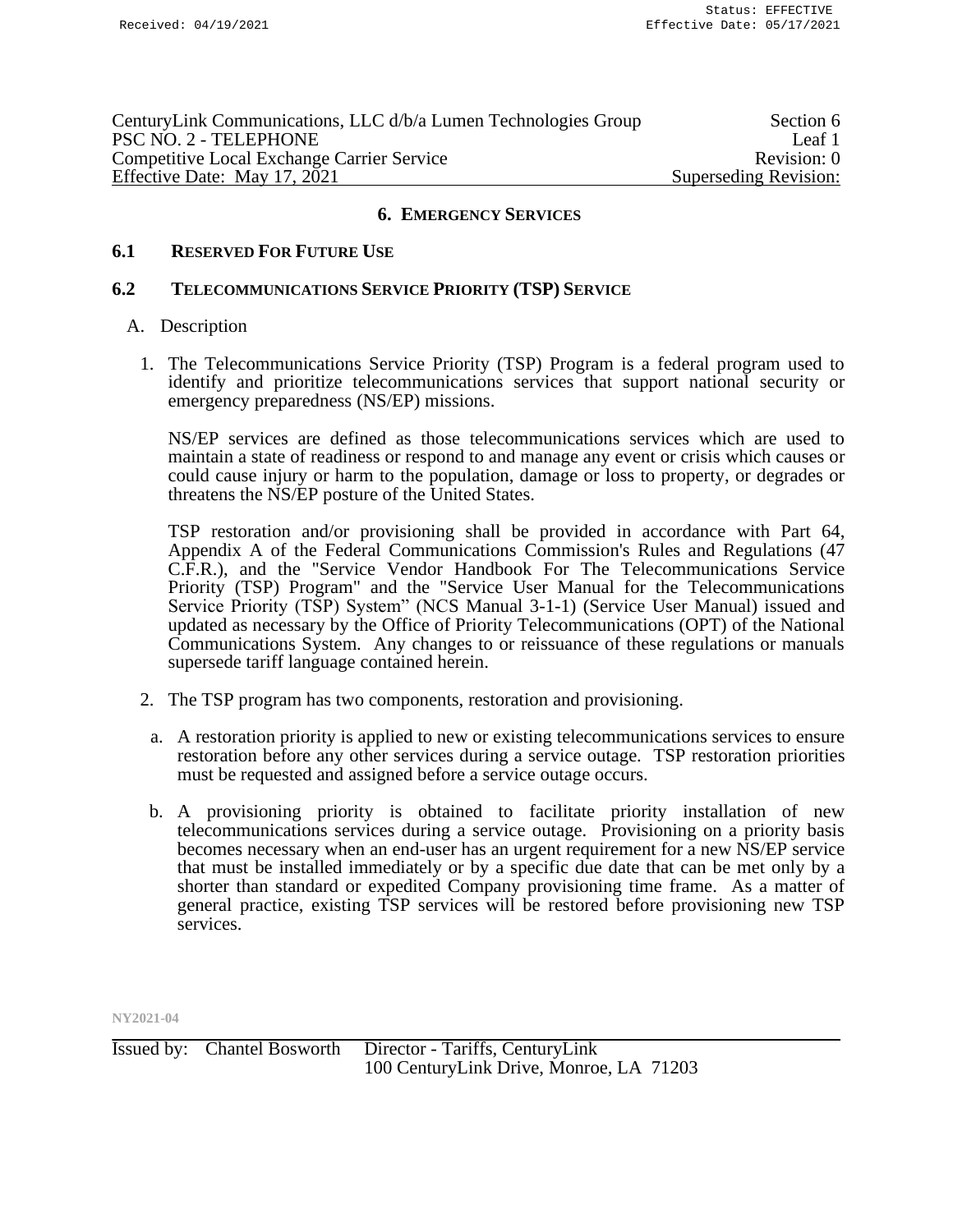| CenturyLink Communications, LLC d/b/a Lumen Technologies Group | Section 6             |
|----------------------------------------------------------------|-----------------------|
| PSC NO. 2 - TELEPHONE                                          | Leaf 2                |
| <b>Competitive Local Exchange Carrier Service</b>              | Revision: 0           |
| Effective Date: May 17, 2021                                   | Superseding Revision: |

# **6.2 TELECOMMUNICATIONS SERVICE PRIORITY (TSP) SERVICE (Cont'd)**

### B. TSP Request Process – Restoration

To request a TSP restoration priority assignment, a prospective TSP user must:

- 1. Determine that the user's telecommunications service supports an NS/EP function under one of the following four TSP categories.
	- National Security Leadership
	- National Security Posture and U.S. Population Attack Warning
	- Public Health, Safety, and Maintenance of Law and Order
	- Public Welfare and Maintenance of National Economic Posture
- 2. Identify the priority level to be requested for the telecommunications service. The priority level is determined by the end-user's TSP category and service profile. The service profile defines the user's level of support to the portion of the telecommunications service that the user owns and operates, such as customer premises equipment or wiring. The five levels of priority and seven element groups that define the service profile are contained in the Service User Manual.
- 3. Complete the TSP Request for Service Users form (SF 315) available on the National Communications System (NCS) website (http://tsp.ncs.gov/).
- 4. For non-federal users, have their TSP requests approved by a federal agency sponsor. Non-federal users should contact the OPT, at the NCS website (http://tsp.ncs.gov/), for information on identifying a sponsor for TSP requests.
- 5. Submit the SF 315 to the OPT.
- 6. Upon receipt of the TSP Authorization Code from the OPT, notify the Company, and include the TSP Authorization Code in any service order to the Company requesting restoration of NS/EP services.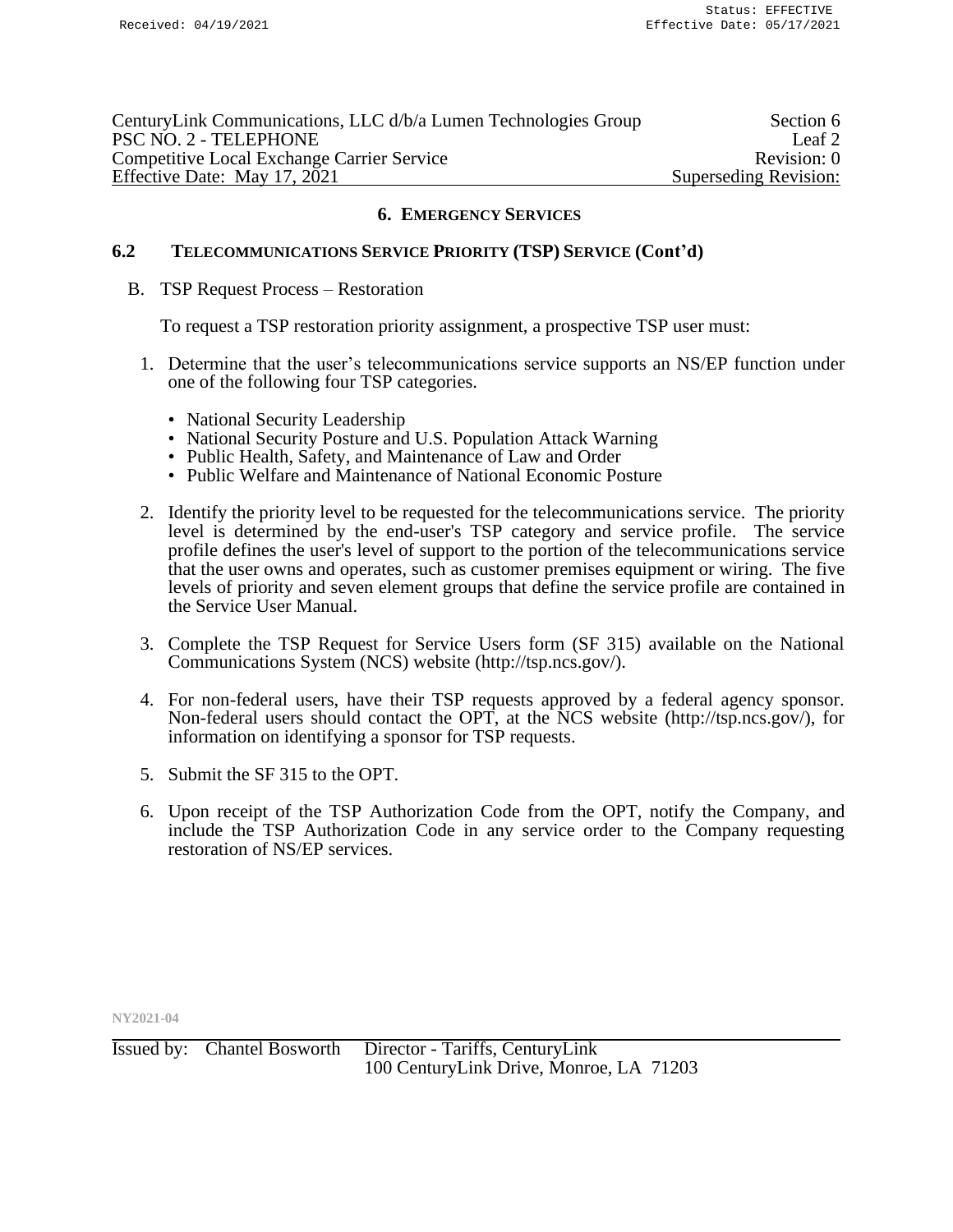| CenturyLink Communications, LLC d/b/a Lumen Technologies Group | Section 6             |
|----------------------------------------------------------------|-----------------------|
| PSC NO. 2 - TELEPHONE                                          | Leaf 3                |
| <b>Competitive Local Exchange Carrier Service</b>              | Revision: 0           |
| Effective Date: May 17, 2021                                   | Superseding Revision: |

## **6.2 TELECOMMUNICATIONS SERVICE PRIORITY (TSP) SERVICE (Cont'd)**

#### C. TSP Request Process – Provisioning

To request a TSP provisioning priority assignment, a prospective TSP user must follow the same steps listed in B., preceding, for restoration priority assignment except for the following differences. The user should:

- 1. Certify that its telecommunications service is an Emergency service. Emergency services are those that support one of the NS/EP functions listed in B.1., preceding, and are so critical that they must be provisioned at the earliest possible time, without regard to cost to the user.
- 2. Verify that the Company cannot meet the service due date without a TSP assignment.
- 3. Obtain approval from the end-user's invocation official to request a provisioning priority. Invocation officials are designated individuals with the authority to request TSP provisioning for a telecommunications service, and include the head or director of a federal agency, commander of a unified/specified military command, chief of a military service, commander of a major military command, or state governor.
- D. Responsibilities of the End-User

End-users or entities acting on their behalf must perform the following:

- 1. Identify telecommunications services requiring priority.
- 2. Request, justify, and revalidate all priority level assignments. Revalidation must be completed every 2 years, and must be done before expiration of the end-user's TSP Authorization Code(s).
- 3. Accept TSP services by the service due dates.
- 4. Have Customer Premises Equipment (CPE) and Customer Premises Wiring (CPW) available by the requested service due date and ensure (through contractual means or otherwise) priority treatment for CPE and CPW necessary for end-to-end service continuity.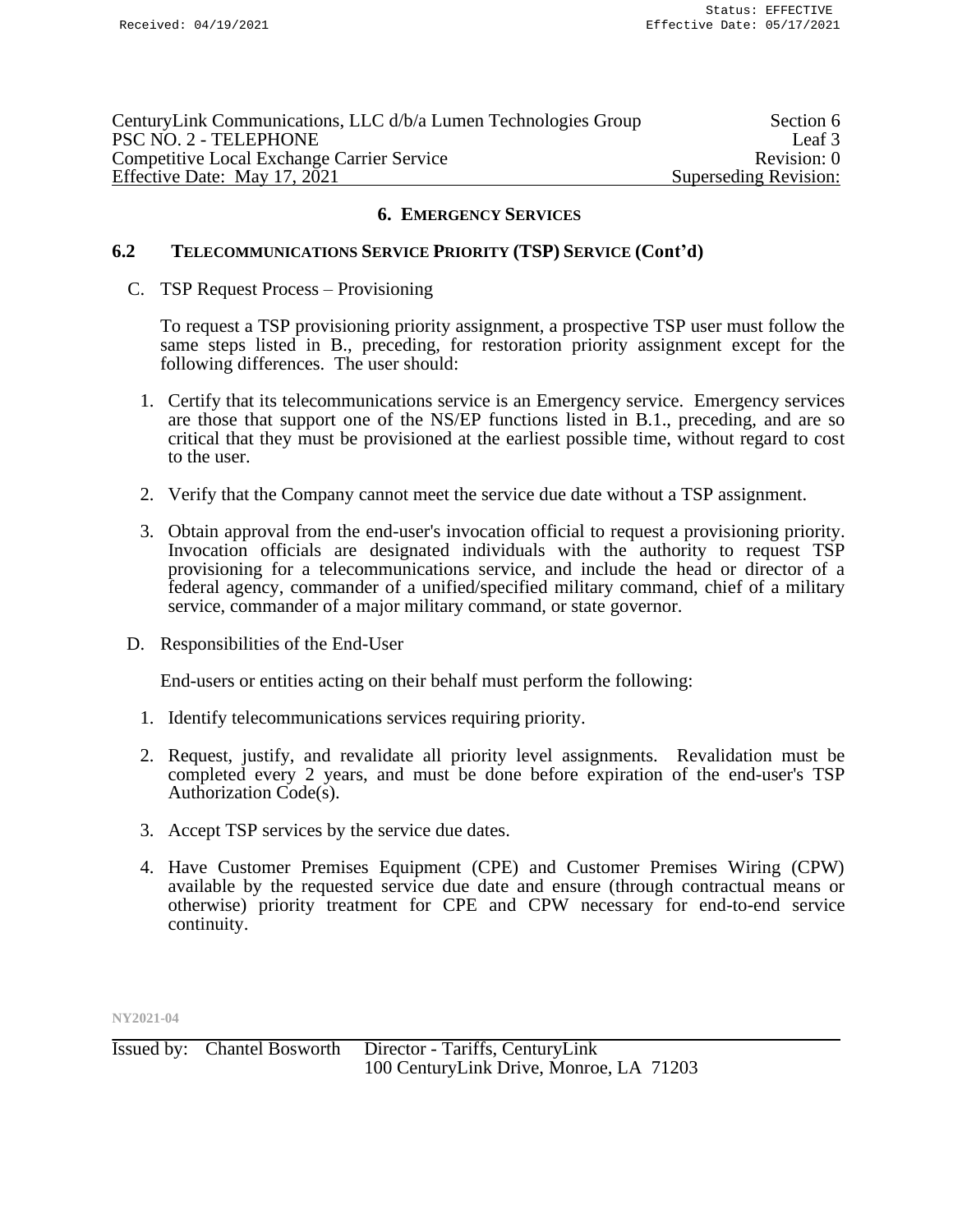| CenturyLink Communications, LLC d/b/a Lumen Technologies Group | Section 6             |
|----------------------------------------------------------------|-----------------------|
| PSC NO. 2 - TELEPHONE                                          | Leaf <sup>4</sup>     |
| <b>Competitive Local Exchange Carrier Service</b>              | Revision: 0           |
| Effective Date: May 17, 2021                                   | Superseding Revision: |

# **6.2 TELECOMMUNICATIONS SERVICE PRIORITY (TSP) SERVICE**

- D. Responsibilities of the End-User (Cont'd)
	- 5. Pay the Company any authorized costs associated with priority services.
	- 6. Report to the Company any failed or unusable services with priority levels.
	- 7. Designate a 24-hour point of contact for each TSP request and apprise the OPT.
	- 8. Cooperate with the OPT during reconciliation (comparison of NS/EP service information and resolution of any identified discrepancies) and revalidation.
- E. Responsibilities of the Company

The Company will perform the following:

- 1. Provide TSP service only after receipt of a TSP authorization code.
- 2. Revoke TSP services at the direction of the end-user or OPT.
- 3. Ensure that TSP Program priorities supersede any other telecommunications priority that may be provided (other than control services and order wires).
- 4. Designate a 24-hour point of contact to receive reports of TSP service outages from TSP service users.
- 5. Designate a 24-hour point of contact to coordinate TSP processes with the OPT.
- 6. Confirm completion of TSP service order activity to the OPT.
- 7. Participate in reconciliation of TSP information at the request of the OPT.
- 8. Ensure that all subcontractors complete reconciliation of TSP information with the service vendor.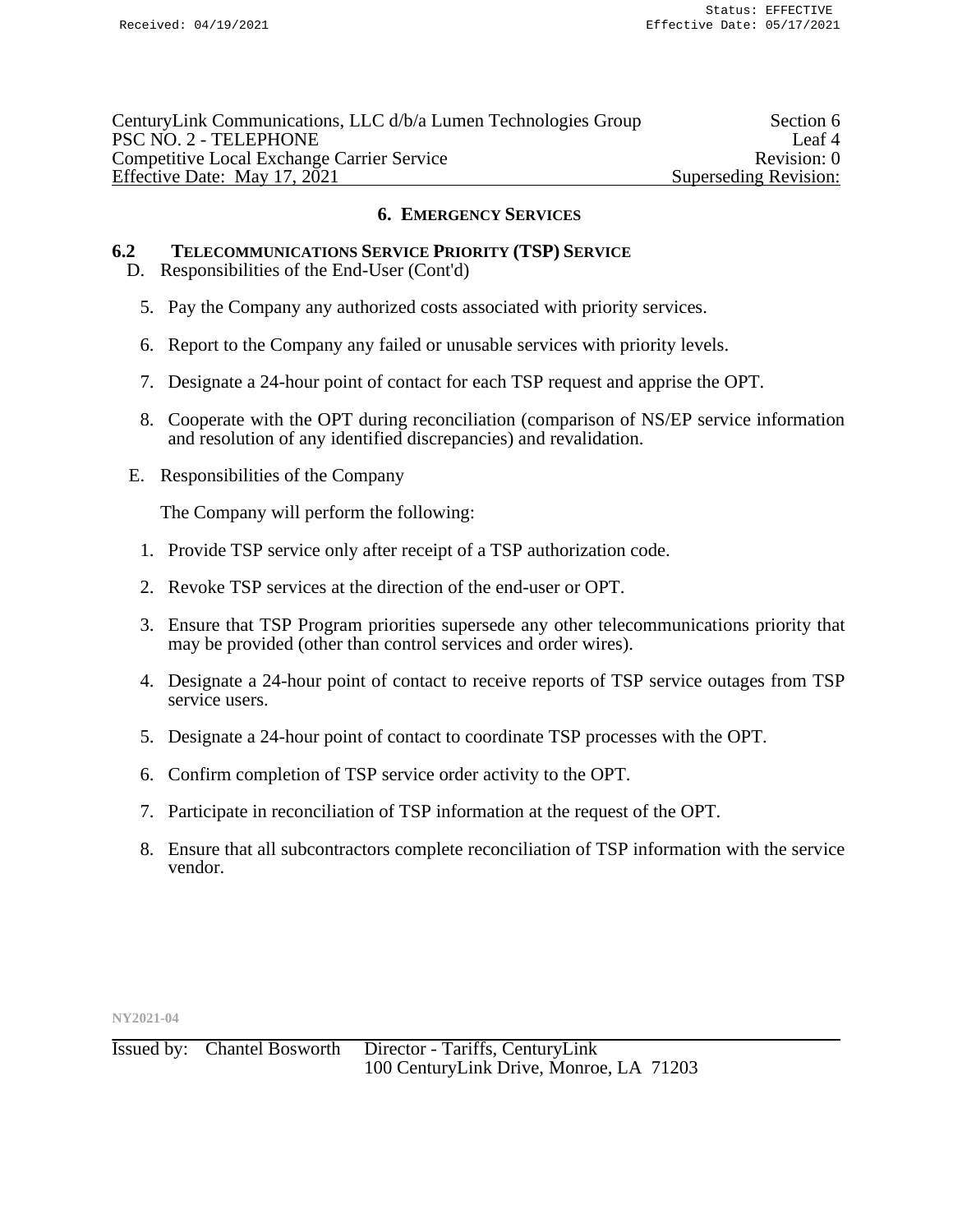| CenturyLink Communications, LLC d/b/a Lumen Technologies Group | Section 6             |
|----------------------------------------------------------------|-----------------------|
| PSC NO. 2 - TELEPHONE                                          | Leaf 5                |
| <b>Competitive Local Exchange Carrier Service</b>              | Revision: 0           |
| Effective Date: May 17, 2021                                   | Superseding Revision: |

## **6.2 TELECOMMUNICATIONS SERVICE PRIORITY (TSP) SERVICE**

- E. Responsibilities of the Company (Cont'd)
	- 9. Ensure that other carriers supplying underlying facilities are provided information necessary to implement priority treatment of facilities that support NS/EP services.
- 10. Assist in ensuring that priority level assignments of NS/EP services are accurately identified "end-to-end" by providing to subcontractors and interconnecting carriers the restoration priority level assigned to a service.
- 11. Disclose content of the NS/EP TSP database only as may be required by law.
- 12. Comply with regulations and procedures supplemental to and consistent with guidelines issued by the OPT.
- F. Preemption

When spare facilities are not available, it may be necessary for the Company to preempt the facilities required to provision or restore a TSP service. When preemption is necessary, non-TSP services may be preempted based on the Company's best judgment. If no suitable spare or non-TSP services are available, the Company may preempt an existing TSP service to restore a TSP service with a higher restoration priority assignment. When preemption is necessary, prior consent of the service user whose service will be preempted is not required; however, the Company will make every reasonable effort to notify the preempted customer of the action to be taken.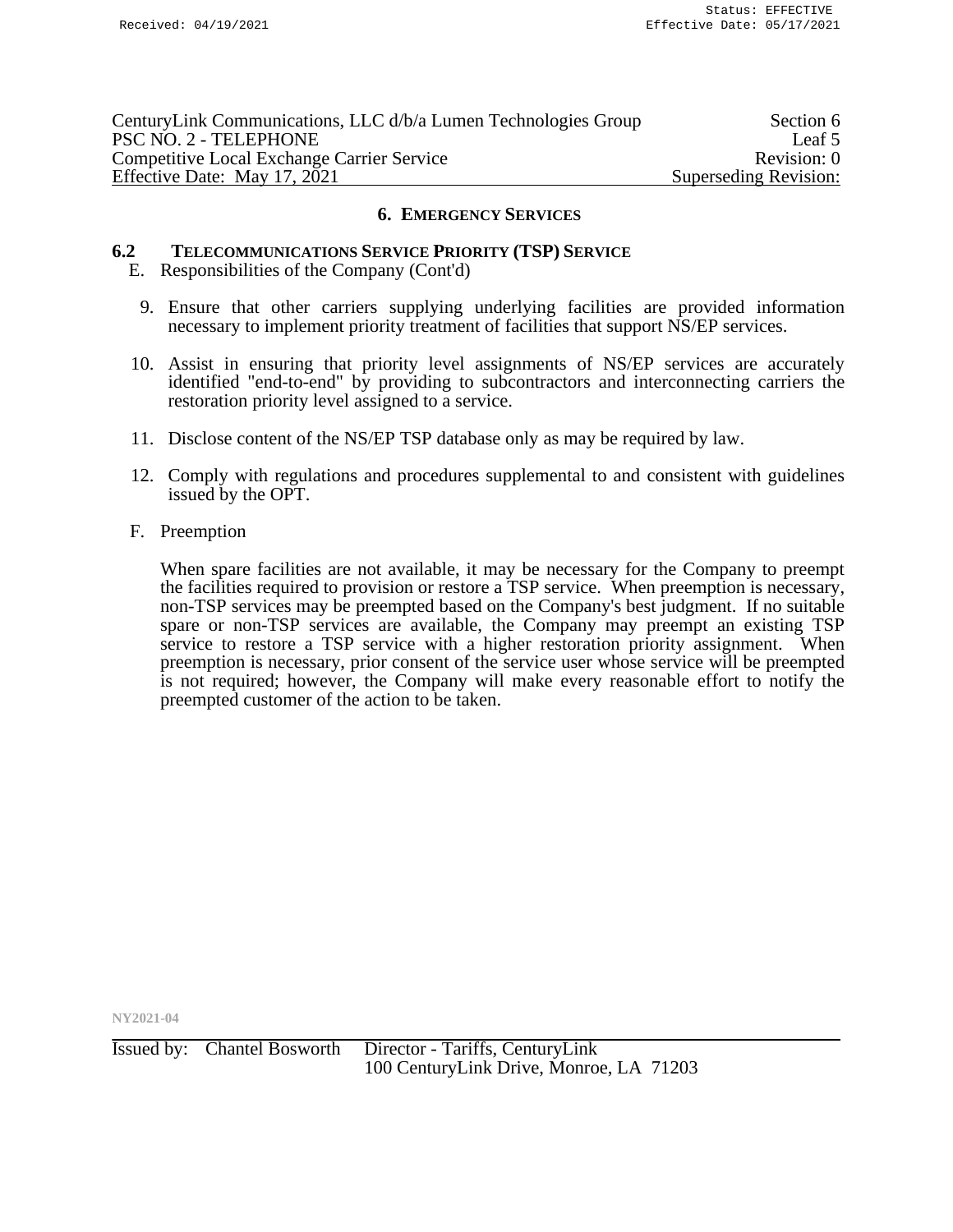| CenturyLink Communications, LLC d/b/a Lumen Technologies Group | Section 6             |
|----------------------------------------------------------------|-----------------------|
| PSC NO. 2 - TELEPHONE                                          | Leaf 6                |
| <b>Competitive Local Exchange Carrier Service</b>              | Revision: 0           |
| Effective Date: May 17, 2021                                   | Superseding Revision: |

# **6.3 CRITICAL FACILITIES ADMINISTRATION SERVICE (CFAS)[1]**

#### A. General Description

Critical Facilities Administration Service (CFAS) is an optional service offered to qualified CenturyLink customers that provides physical route information on a Company ordered Telecommunications Service Priority (TSP) restoration circuit with a priority authorization code on New York intrastate TSP circuits. CFAS is available to eligible CenturyLink customers upon receipt of a written request to the appropriate Company representative.

Request for CFAS may include coordination, collection and disclosure of the physical routing path information on CFAS service from associated third party carriers on their portion of a qualified TSP circuit when ordered on behalf of the CFAS customer by the Company and from approved carriers with whom the Company has current interconnection agreements

- B. Terms and Conditions
	- 1. Only qualified CenturyLink customers who have TSP Services provided under the current New York Intrastate tariff will be eligible for CFAS. These services are also required to have a TSP restoration priority authorization code.
	- 2. Request for CFAS will become effective upon the Company's acceptance of the written request from the customer of record that includes the execution of a nondisclosure agreement supplied by the Company.
	- 3. CFAS physical route information represents the data available at the time of the customer's written request. Since the routing data is subject to change, updates will be provided only upon subsequent written request of the eligible customer. Any additional requests or updates also are subject to the rates specified below.

[1] Filed in compliance with the Order Concerning Network Reliability Enhancements issued in by the New York Public Service Commission in Case 03-C-0922, dated July 28, 2004.